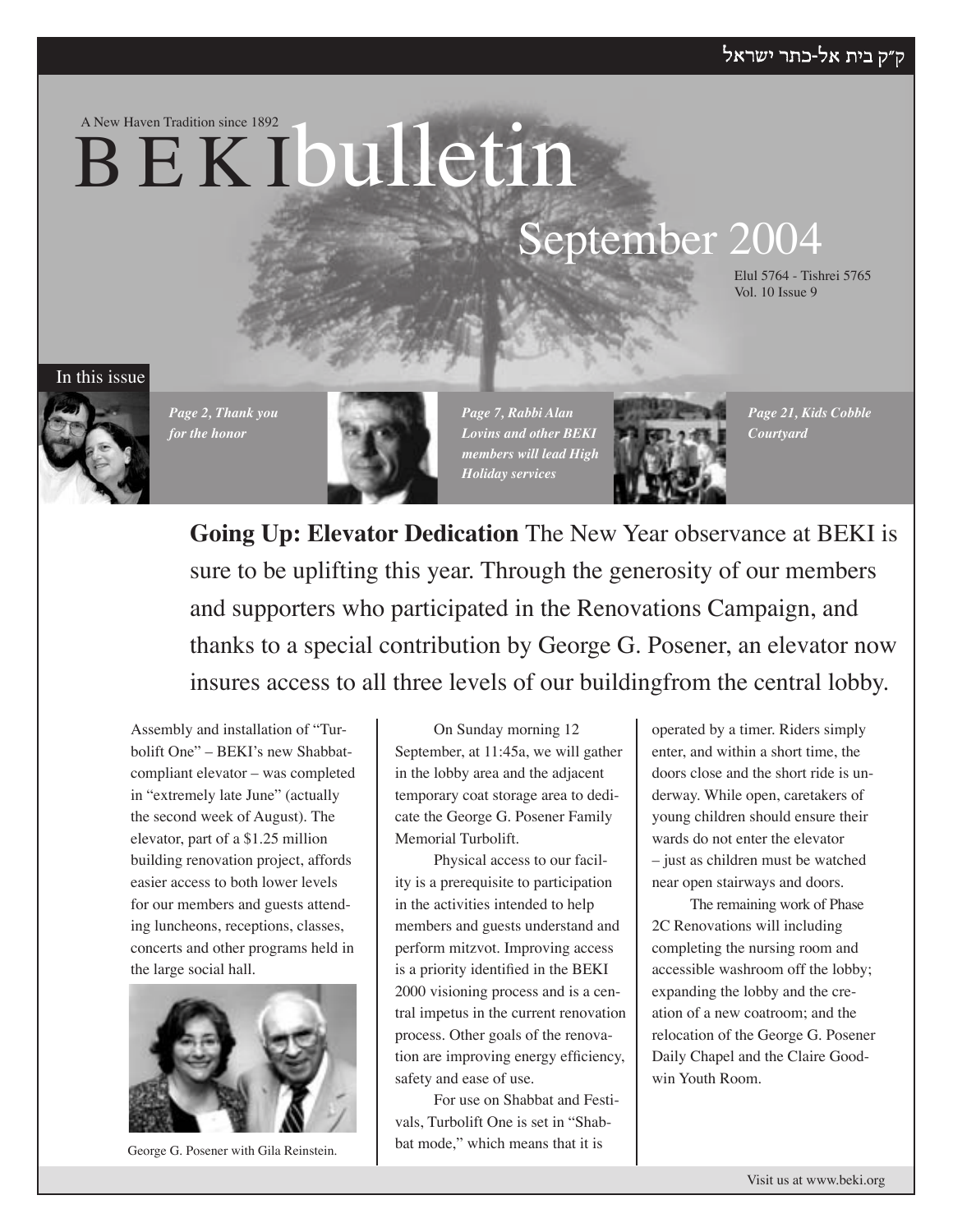# Letters

We were greatly honored by the spectacular Tribute Dinner-Dance and Tribute Book marking this past decade of progress at BEKI. The tribute was especially meaningful to us because this is a congregation of dedicated volunteers. Whether as presidents, officers, directors, minyan-makers, Torah-readers, teachers, builders, cooks or gardeners, or as dues-payers, contributors and philanthropists, this community comprises people dedicated to accomplishing the Congregation's sacred work. For us to be recognized by such good and dedicated people was truly an honor. Although we are glad to take credit for anything good that happens, those whose hands are involved realize that the rabbi and *rebbetzin* are only a small part of making the synagogue work. In part for that reason, we accepted the honor of the Tribute as recognition of the progress that we have made *together* in this community. We know a lot of people worked really hard to make it a fun, loving, spectacular and successful event. Thank you for the honor, and for your friendship and support.

*Jon-Jay Tilsen & Miriam Benson*



#### BEKI-Bulletin

The newsletter is published monthly by Congregation Beth El-Keser Israel for the benefit of its members. Congregation Beth El-Keser Israel is affiliated with the United Synagogue of Conservative Judaism.

To contribute articles or for inquiries regarding membership, donations, or special activities, call the Synagogue office (203) 389-2108, or write to 85 Harrison Street, New Haven, CT 06515-1724 or email: jjtilsen@beki.org

or see our web page: www.beki.org For information about advertising, call the synagogue office. Deadline for submission of ads or articles is the 1st of the month preceding publication. Annual subscription is \$36.00.

> BEKI-Bulletin © 2004 Congregation Beth El-Keser Israel. A Message from Rabbi Tilsen & Dear Rabbi © 2004 Jon-Jay Tilsen. All rights reserved.

- **Editor** *Rabbi Jon-Jay Tilsen* **Associate Editor** *Donna Levine* **Associate Editor** *Donna Kemper* **Circulation Manager** *Saul Bell* **Graphic Designer** *Bjorn Akselsen* **Advertisement Editor** *Sheila Gardner* **Advertisement Associate Editor** *Ronni Rabin* **Photographer** *Charles Ludwig*
	-



the environment. The goal of the program is to cultivate the child's own natural desire to learn.

Congregation Beth El-Keser Israel - 85 Harrison St., New Haven Lana Gad - Director 203.389.7445 · garinim@optonline.net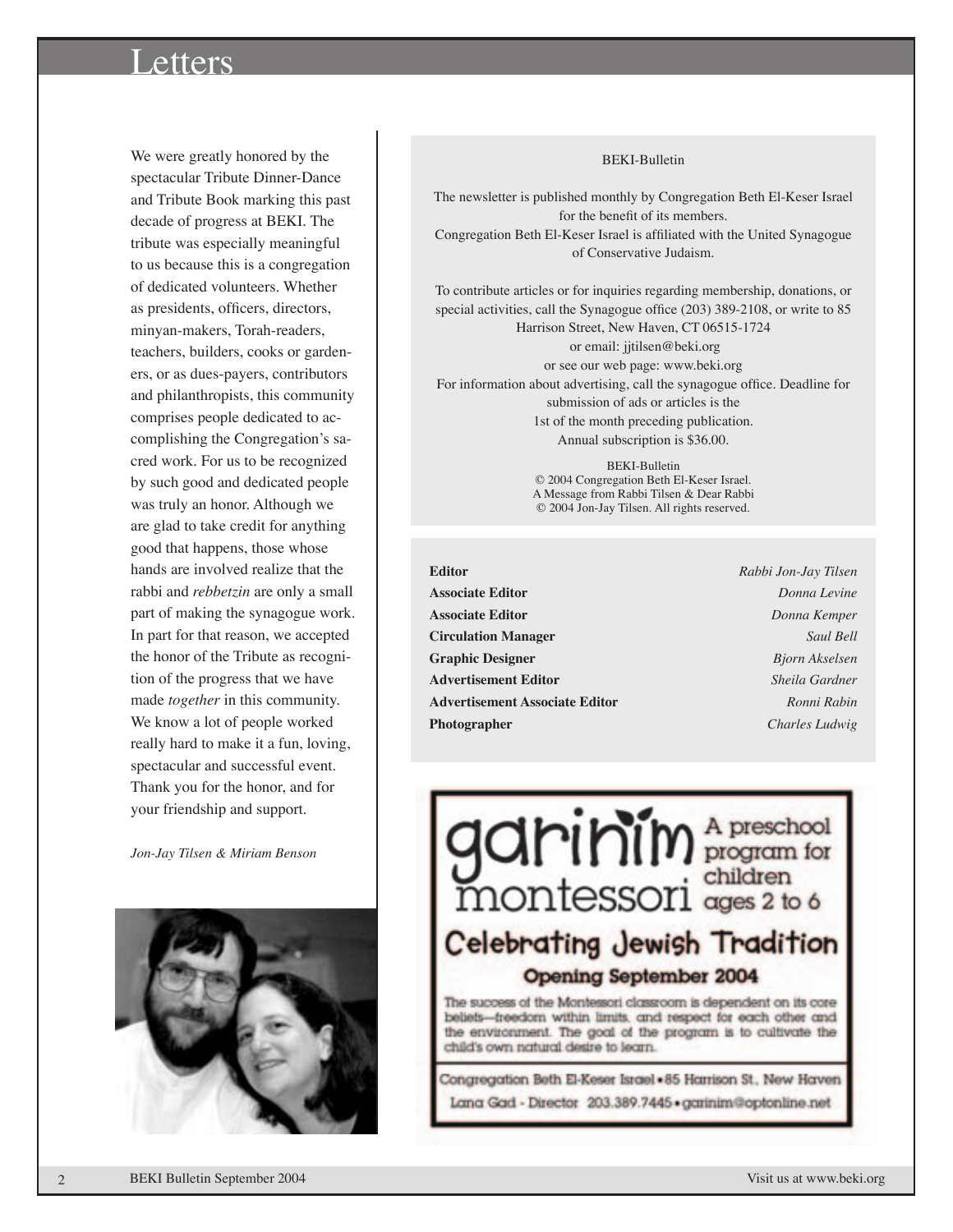# A Message From Rabbi Tilsen

*Writing on the Wall* As an idealist, I was deeply disappointed in the United Nation's recent gyrations concerning Israel's security barrier, and even more dismayed at the International Court of Justice's (ICJ) finding that the barrier is an impermissible violation of international law.

I believe that the international movement for human rights and international law represents a great hope for the advancement of human civilization. But the UN institutions meant to promote rights and the rule of law have been hijacked by political partisans. This is not latebreaking news. For that reason, I was disappointed by recent events, but not in the least surprised.

The ICJ is a politically-appointed board of jurists available to serve as mediators in international disputes. By its constitution, parties may choose to use its services or not, with an understanding of its composition, stature and bias. On that basis, it is a good institution with the potential for positive influence in international affairs.

What went wrong was that it was used to provide an "opinion" on a complex legal and political matter with broad implications. While there is some place for such "advisory opinions" by this court, the current instance was exactly what the framers tried to avoid by making it a purely voluntary board of arbitration. In its decision, the Court considered the

submissions of Saudi Arabia, Egypt, Jordan, Kuwait, Lebanon, Syria, Yemen, Morocco, the Organization of Islamic Conference, Sudan, Pakistan, and Malaysia among others. Israel was not even a formal party in this case, and its filings were not even given the dignity of a response.

It is not merely a problem of formalistic legal theory; it is a problem of real bias. While I would not impugn the integrity or competence of Justices Abdul Koroma (Sierra Leone), Awn Shawkat Al-Khasawneh (Jordan), Nabil Elaraby (Egypt), and the others on the panel who issued the opinion, I would suggest that Israel trying to get a fair hearing in any United Nations forum is like a black teenager trying to get a fair trial before an all-white jury.

Worse, Justice Elaraby himself was involved in urging the UN to take this case to the Court. Were some of these justices even to suggest an argument in Israel's favor, they would face ostracism and possible death in their home countries.

The Court's bias was shown as well in its language, which de-



scribed the barrier as a "wall," even though the barrier is more accurately described as a fence or traffic barrier in most segments. Further, the process the Court followed, of accepting written opinions in a short time frame, without creating the possibility of refutation or careful consideration, precluded the possibility of a fair hearing. I cannot imagine how these justices had time to even read the thousands of pages submitted. These conditions make their hearing the case, and their "opinion," a travesty.

The American Justice, Thomas Buergenthal, who voted against the majority, wrote that the court "avoided addressing the very issues that are at the heart of this case.... Lacking is an examination of the facts." Most significantly, his stance was that it was inappropriate to hear the case at all. This puts me in the awkward position of actually agreeing with the position of my own government.

Although I am not a fan of Israel's new security fence, I recognize that it has apparently been effective in drastically reducing the acts of terrorism and crime perpetrated by West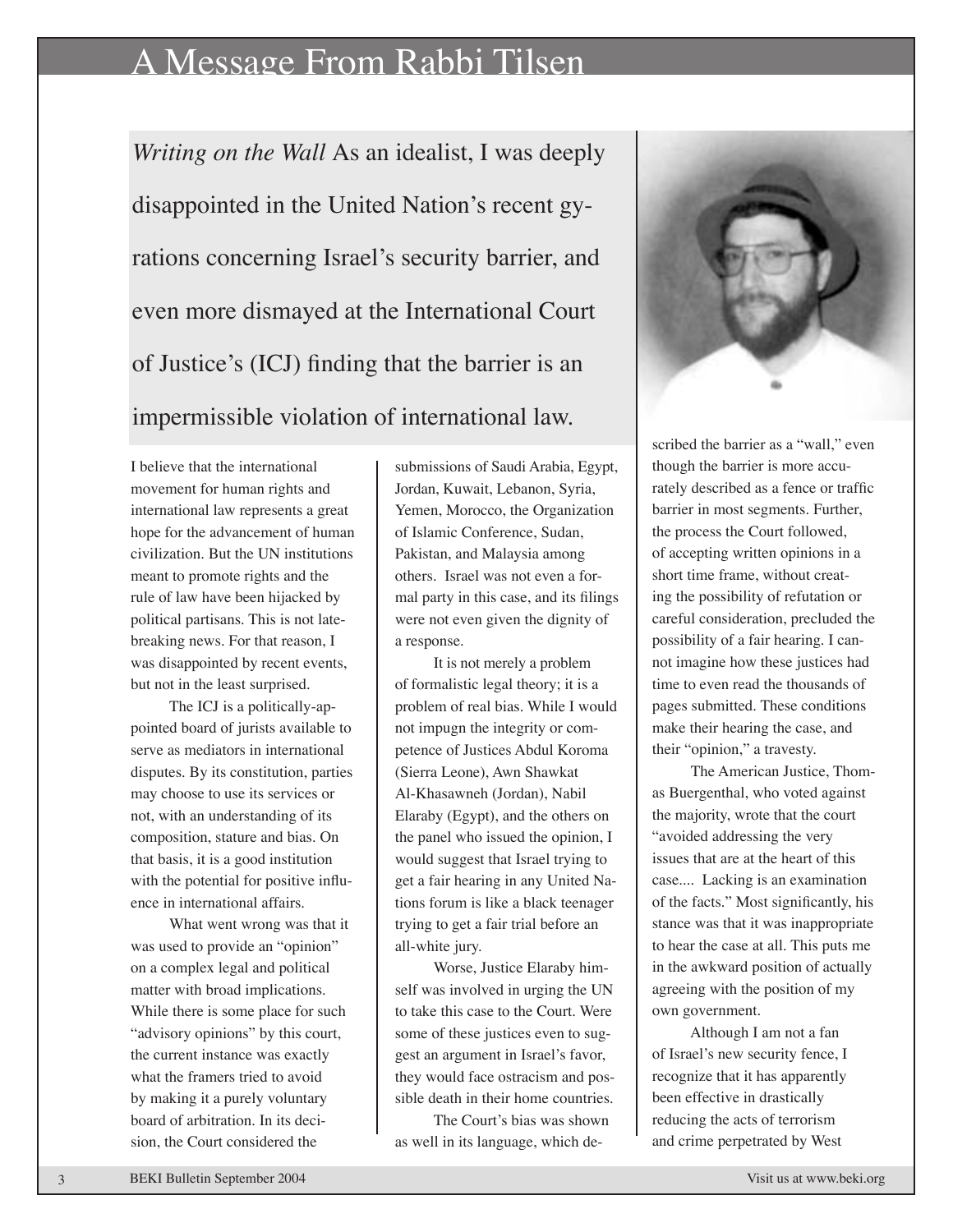Bank Arabs against Israelis. I should think that the fence is less of a hardship on the civilian Arab population than are the military operations used to combat terrorism. Even more, the Court ruled that Israel is free to place the fence inside the 1949 armistice line – the "Green Line." This, even though doing so would cut a Palestinian Arab village in half, keep children from school and separate farmers from their fields. This, even though the armistice agreement, at the insistence of the Arab signatories, says that the line will not serve as an "international border" or create any precedent or prejudice about where the final border will be. (Historic irony: In the 1950s and 1960s, Israel vociferously argued that the line should be the border, and the Arab states argued against it, until 1967, when their positions reversed.) This, even though the security purpose of the barrier is dependent in part on topology, traffic flow and population distribution, and not on a political border or armistice line.

The fence is being built in response to Israeli public pressure to stop terrorist attacks. If the terrorism goes away, the fence goes away. I do agree with those who believe that Prime Minister Sharon's vision is one of creeping annexation, with significant steps liable to be made before the November presidential elections, but I don't see the barrier as a great tool in that process. Sharon's unilateralist "disengagement" policy, as one Israeli pundit put is, amounts to saying, "Yes to Peace, No to Palestinians."

Ironically, Israel's "right wing" mostly opposed the barrier on the grounds that it might be considered a future border. To satisfy the territorial maximalists, the government went to great pains to route the barrier according to military criteria, not political considerations, and to repeatedly and publicly emphasize this fact. Of course, everything is political. But in the limited sense, the technical military opinion prevailed.

To its credit, the Supreme Court of Israel ruled on several cases brought over the barrier, and found a way to balance the various conflicting interests, including the security of Israel's population, the wellbeing of Palestinian Arab residents, international law and other considerations.

The question, though, is whether the UN's resolutions

*to reserve a space in the next issue!*

will lead to any real action. The sponsors had intended the court case and subsequent UN meetings to produce economic and diplomatic sanctions against Israel. The Palestinian Authority seems to think they are on the verge of total victory in their struggle against Israel. Meanwhile, the Israeli government plans to ignore the UN, and to expand and strengthen Israeli control over Judea and the Jordan Valley in the West Bank.

*God rises in the court of the mighty, Pronouncing judgment over judges: "How long will you pervert justice? How long will you favor the wicked?" But they neither know nor understand; They wander about in darkness, While the earth's foundations are shaken. -- Psalm 82*

# **CHARLES F. ROSENAY!!!'S INFRPOOL PRODUCTIONS**

The Famous Fun ODD CRS" DJs



We don't just stand there like statues. We Perform. Phone (203) 865-DJDJ www.boppersdjs.com

**Your Address Address Address Address Address Address Address Address Address Address Address Address Address Address Address Address Address Address Address Address Address Address Address Address Address Address Address** *The BEKI Bulletin is sent to 700 households and is repeatedly consulted as a reference document. Advertisers report positive results. A high proportion of Bulletin readers are new to the area and consult the Bulletin when looking for professional and retail services. For rates and to place your ad, contact Peggy at office@beki.org (389-2108 x14), or Ronni at rrabin@comcast.net (397-3699), or Sheila at 387-1376. Call today* 

4 BEKI Bulletin September 2004 Visit us at www.beki.org BEKI Bulletin September 2004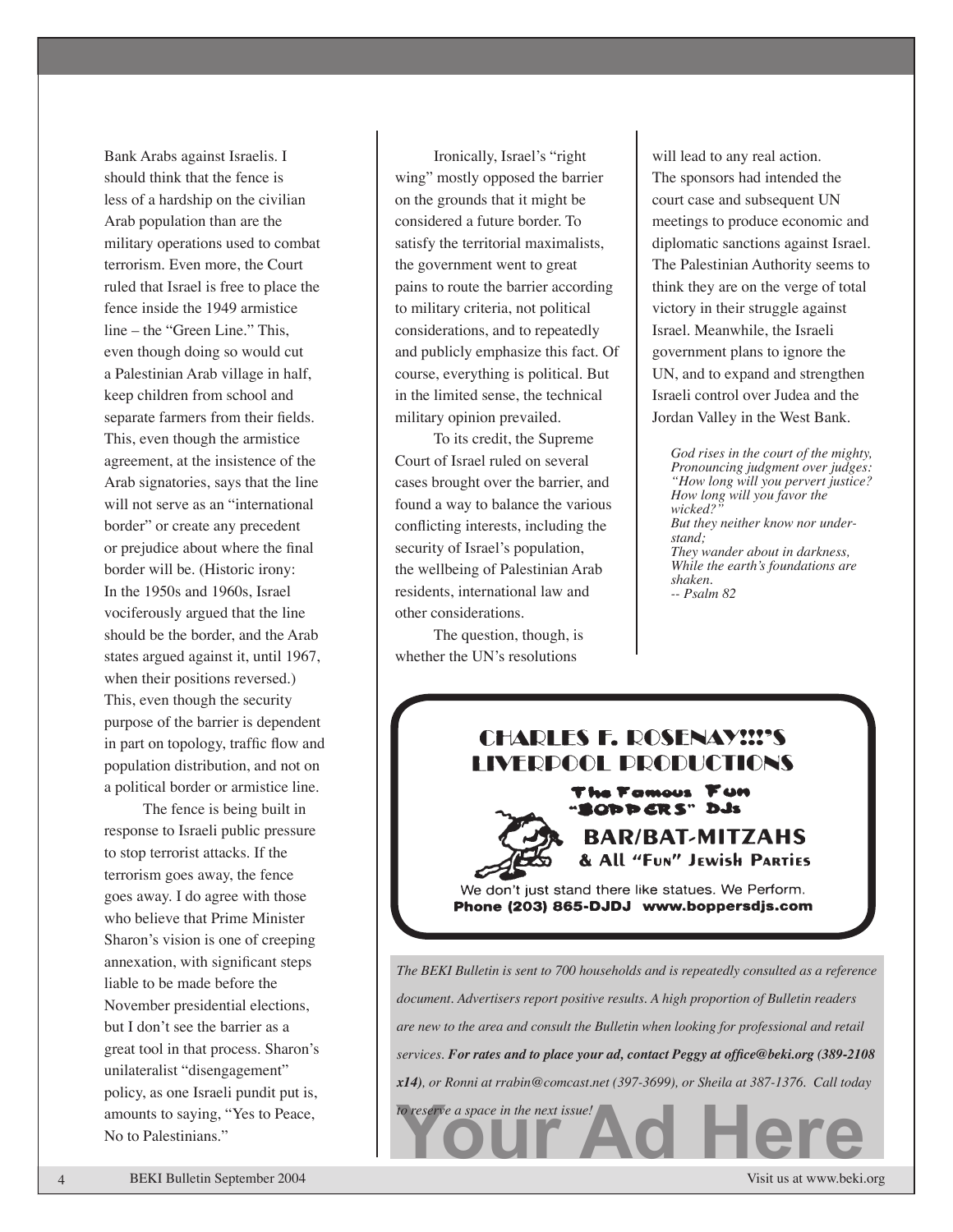# A Message from the President

Even though the days are hot enough for swimming and the calendar claims that it's still summer, fall is upon us. School is open. The college kids have packed and gone. Preparations are in full swing for the High Holidays all over the Jewish world.

 At BEKI, Darryl Kuperstock and Jay Brown are making sure that hundreds of logistical details fall smoothly into place so the rest of us can concentrate on prayer, introspection, and rededication to our highest ideals during the holidays. Under Jay Brown's direction, ushers and greeters have been assigned to time slots, service leaders are studying the liturgy, and Torah readers are preparing their parts. Dozens of volunteers are planning programs for our children, coordinated by Sherry Rothman and Education Director Dr. Lauren Kempton.

Tickets have been mailed. Visitors' requests have been accommodated. All is on target for beautiful High Holy Days. Thanks to all of you who have volunteered and who will offer your help during this season.

Let me take this opportunity to wish you and your family a happy, healthy, prosperous New Year. May you be written in the Book of Life for a sweet and good year.

This promises to be a very good year at BEKI. In addition to completion (or near-completion) of the long-awaited elevator and eastern entrance, centrally located administrative offices, brick patio, and other improvements, we look forward to continuing work on the building and grounds. Stay tuned

for details on the next improvements to the lobby and landscape.

At least as important as the physical improvements are the events and programs that we plan to launch this year. Linden Grazier-Zerbarini has volunteered to coordinate a Yom Kippur food drive, kicking off what we hope will be a series of social action projects in the spirit of Hillel's "If I am only for myself, what am I?" Please bring non-perishable kosher food items when you arrive for Kol Nidre. On Yom Kippur, we experience first-hand what it feels like to be hungry. There are people in our community who know that feeling all too well, and we can help them. It seems appropriate to perform this particular mitzva on a fast day, exactly when we need to add to our ledger of good deeds. Linden will deliver the donations to a food pantry after the holiday.

This fall, with leadership from a new BEKI trustee, Muriel Banquer, we are launching a Hesed Committee to help those in our congregation who need a visit, a phone call, or a bit of practical assistance. If you know of someone who is ill or lonely or who, for any reason, could use a kind word or helping hand, please contact the BEKI office and leave information with Peggy. The Hesed Committee will be in touch. If you'd like to join the Committee to offer onetime help or ongoing assistance, please leave your name with Peggy or contact Muriel directly.

On 30 October we will celebrate Founders' Shabbat, honoring all those who were part of the BEKI family when its two parent

congregations merged and moved to Westville. We will honor the visionary people who participated in this decision and who worked hard and gave unstintingly, both in the early days of the congregation and in the years since. Plan to attend services that Shabbat to celebrate our Founders. If you were one of the original members of BEKI, you will receive more information about this soon.

Looking way ahead, we plan to have a gala Silent and Live Auction this spring, tentatively scheduled for 2 April. We'll need lots of volunteers to help organize this event, and we expect it to be a great success as a party and a fundraiser.

 Many other events are in the works, thanks to Bryna Pauker, who heads our Programming Committee: a book discussion, concert, wine tasting, Shabbat dinners, holiday parties, speakers, and more. Please send her your ideas about speakers, performers, and programs you'd like to see at BEKI, and volunteer to help organize an event.

Summer is ending. Fall is beginning. The holidays are approaching fast, and a busy year is ahead. I hope that this will be a good year for us, for Israel, and for all people everywhere.

#### *President Gila Reinstein*

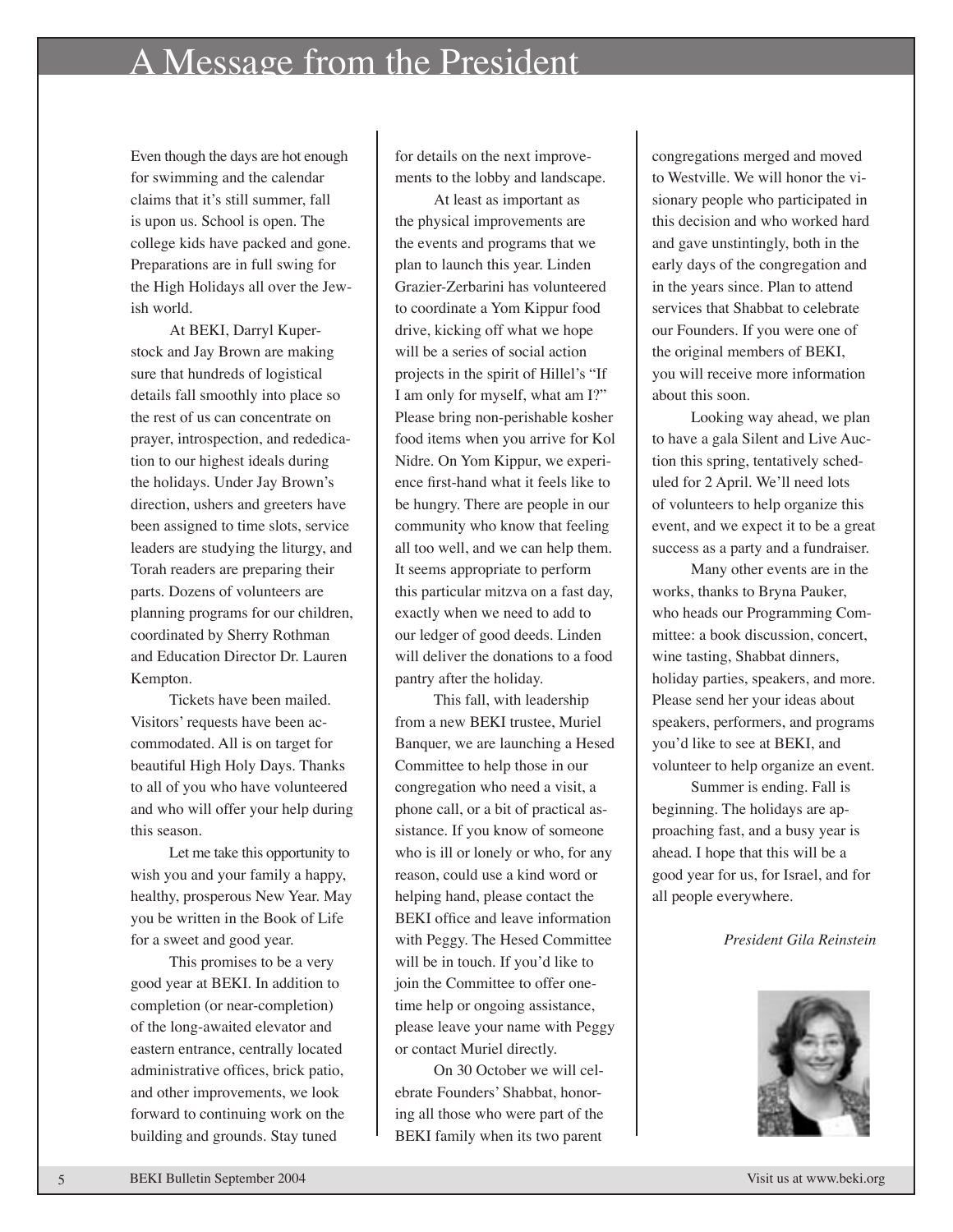# Yamim Noraim: Days of Awe

#### **Selihot at Congregation Or Shalom**

Congregation Or Shalom will host the Conservative-Masorti Community Selihot Service on Saturday Night 11 September 2004. Havdala Services will be held at 9:30p followed by refreshments until 10:00p. At 10:00p, Sidney Perry, Director of the Jewish Federation of Greater New Haven, will speak on "Eile Ezkera & The Liberation of Auschwitz." The Selihot service will be from 11:00p to midnight.

The selihot (penitential) prayers are said during the middle of the night during the days immediately before Rosh HaShana and Yom Kippur. It is believed that a heightened sense of spiritual awareness can be achieved during those hours.

#### **Qever Avot Cemetery Memorial Services**

The annual Qever Avot Cemetery Memorial Services will be held at 10:00a at the Hamden Cemetery, and at 11:00a at the West Haven Cemetery on Sunday 12 September. Rabbi Tilsen will lead a communal prayer and will be available for individual prayers as well. Those who wish to visit the graves of their ancestors or loved ones but are unable to do so because of distance are invited to attend along with those whose loved ones are buried in the BEKI cemeteries.

In addition, a representative of the Cemetery Association will be present to answer questions and concerns of those owning or considering the purchase of plots at the BEKI cemeteries.



Directions to the cemeteries can be found at www.beki.org/ findbeki.html. For information on cemetery purchases or upkeep, please call the BEKI Cemetery Association at 389-2108 x57

#### **Rosh HaShana & Yom Kippur**

Rabbi Alan H. Lovins will serve as our Hazzan Rishon (lead cantor) for the High Holy Days. In addition to Rabbi Lovins, the services will again be lead by BEKI members serving as volunteer hazzanim. For the twelfth consecutive year, Rabbi Tilsen will conduct the services.

Tickets are required for adult entrance to most services. Among other reasons, this is to ensure the safety and security of the Congregation. Full-time students and military personnel on active duty may enter upon presentation of proper identification. Every person in the building must be identified before entry.

The Rabbi Murray Levine Family is again sponsoring the outstanding High Holy Days programs for children at Beth El-Keser Israel in memory of Malka Levine.

Malka, who died in May 1996, was a renowned Jewish educator and wife of Rabbi Murray Levine. She was a beloved member of the BEKI community. For safety and planning reasons, children must be pre-registered to participate in these services. For registration information, call 389-2108 ext. 14.

Babysitting is available by prior arrangement for infants during most of the Holy Day services, and for older children during hours when the Children's Programs are not meeting. Walk-in service is not available. To reserve babysitting service, please call 389-2108 x14.

Some of the ushers serving during the Holy Days may be new members. Veteran members who do not recognize the ushers are urged to introduce themselves, as our ushers wish to meet as many members and visitors as they can.

Rosh HaShana services begin Wednesday 15 September at 6:45p with the Minha service, followed by Maariv at 7:00p. Candle Lighting is at 6:43p. The service concludes by 7:30p. Morning services begin at 8:30a on Thursday 16 September and on Friday 17 Sep-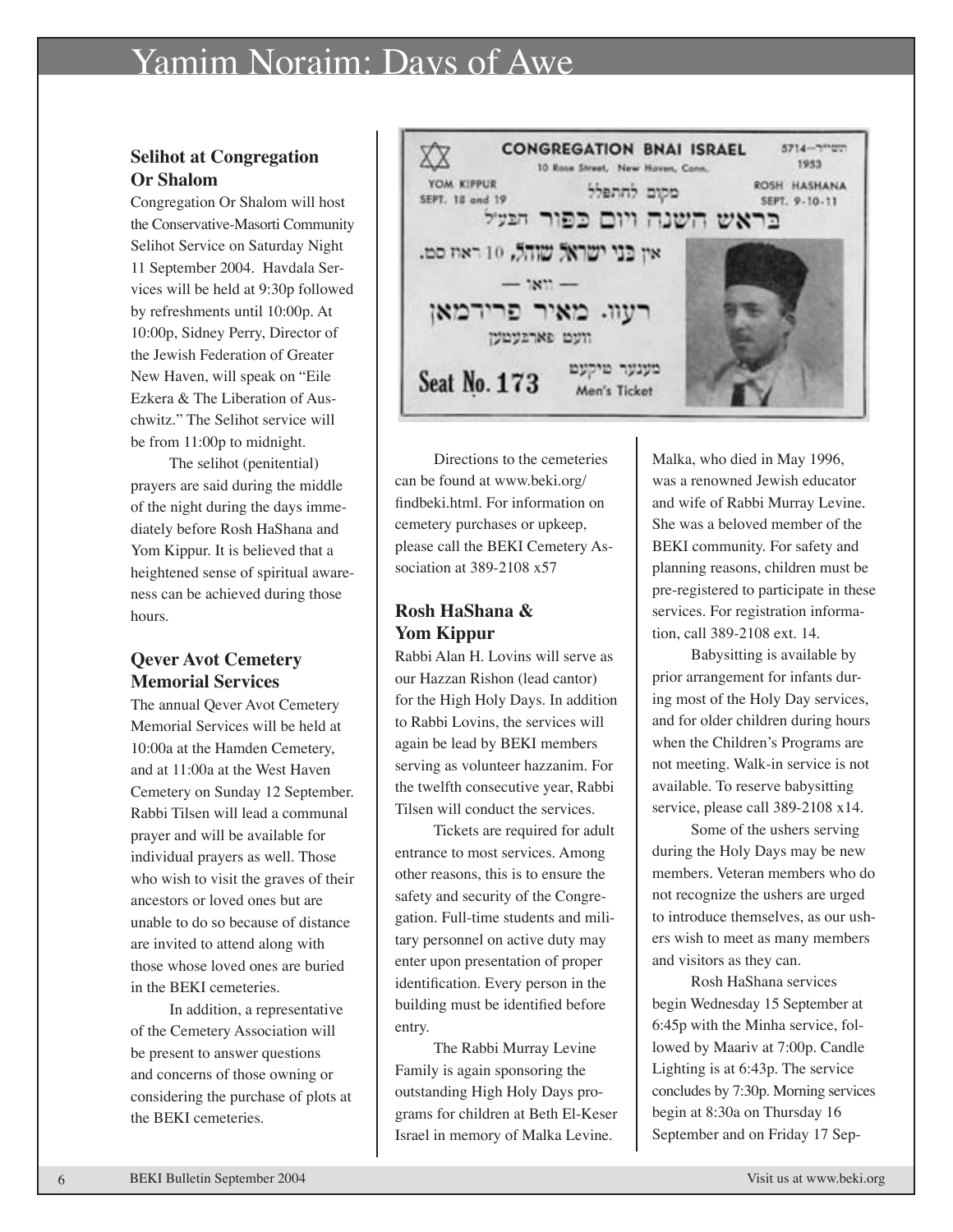# Yamim Noraim: Days of Awe

tember. Youth services are held each morning.

Tashlikh ("casting") services will be held on the first day of Rosh HaShana, Thursday 16 September, at 4:45p, at the Edgewood Bridge, Beaver Pond Park, and Whitney Museum Covered Bridge. The Tashlikh service is a popular outdoor event for people of all ages, and includes a brief prayer, poetry and singing. It is held beside a body of natural water. The Minha afternoon service is from 6:45p to 7:00p.

On Friday afternoon, the Minha service will be from 6:00p to 6:15p, followed by the Maariv Evening services. Candle lighting time is 6:39p.

In preparation for the full-day fast of Yom Kippur, it is suggested that caffeine users reduce their intake to avoid withdrawal symptoms on the Holy Day. Some people avoid wearing leather shoes on Yom Kippur, so do not be surprised to see canvas sneakers or other non-leather shoes in use. Some also follow the custom of wearing a *kittel* (white robe) or other white garments on Yom Kippur.

On the afternoon before Yom Kippur, Friday 25 September, the Minha afternoon service begins at 6:15p. Candle Lighting is 6:27p (or earlier). The Kol Nidre and Maariv





Evening services begin promptly at 6:30p and end by 8:30p. Shaharit Morning services begin at 9:00a; the Yizkor Memorial service begins after 11:00a. The Minha Afternoon services begin at 5:00p. The service ends with Havdala and the sounding of the Shofar at 7:30p.

Following the service, everyone is invited to a Break Fast in the Lower Level Social Hall presented by George G. Posener as a loving memorial to his dear departed family members, whose yahrzeits we observe during this season.

The George G. Posener Family Memorial Yom Kippur Break-Fast Fund at Congregation Beth El-Keser Israel in blessed memory of his wife, parents, sisters, brother and two precious sons was established by George G. Posener in 2001 to create a lasting memorial at the time of the yahrzeits of his family members. Proceeds from this endowment provide for a special and meaningful community gathering at the end of Yom Kippur.

For a complete schedule of services please call the office at 389-2108 x14 or see the schedule at www.beki.org/schedule.html.

 Schedules are also available in the lobby literature rack, and are included with the High Holy Days Alan Lovins **and Lovins** mailings sent to all BEKI members.

For information on seating and ticketing, contact 389-2108 ext. 14 or office@beki.org.

#### **Sukkot is Coming**

If you feel a sense of loss at the end of the High Holy Days, do not despair: it is time for Sukkot, called *the* Festival by our ancestors. Lulav & Etrog sets may be ordered from the BEKI Religious School at 389- 2108 x13 or lkempton@beki.org. Sets are \$36 each. They are used each day of Sukkot except Shabbat, until and including Hoshana Rabba. Information on the festival observances appears in the October Bulletin.

Set up of the Morris "Moishe" Schnitman Memorial Sukka is planned for Sunday 26 September, the day after Yom Kippur, following the 9:00a shaharit morning service. Add a personal touch by bringing some of you own sekhakh (evergreen branches are preferred) for the roof to enhance the beauty and aroma of our congregational sukka. Breakdown and storage is planned for Sunday 10 October, again following shaharit. Additional power drivers and ladders are welcome. Please come and help. For information, contact Saul Bell (389-1647) or David Kuperstock (387-0304).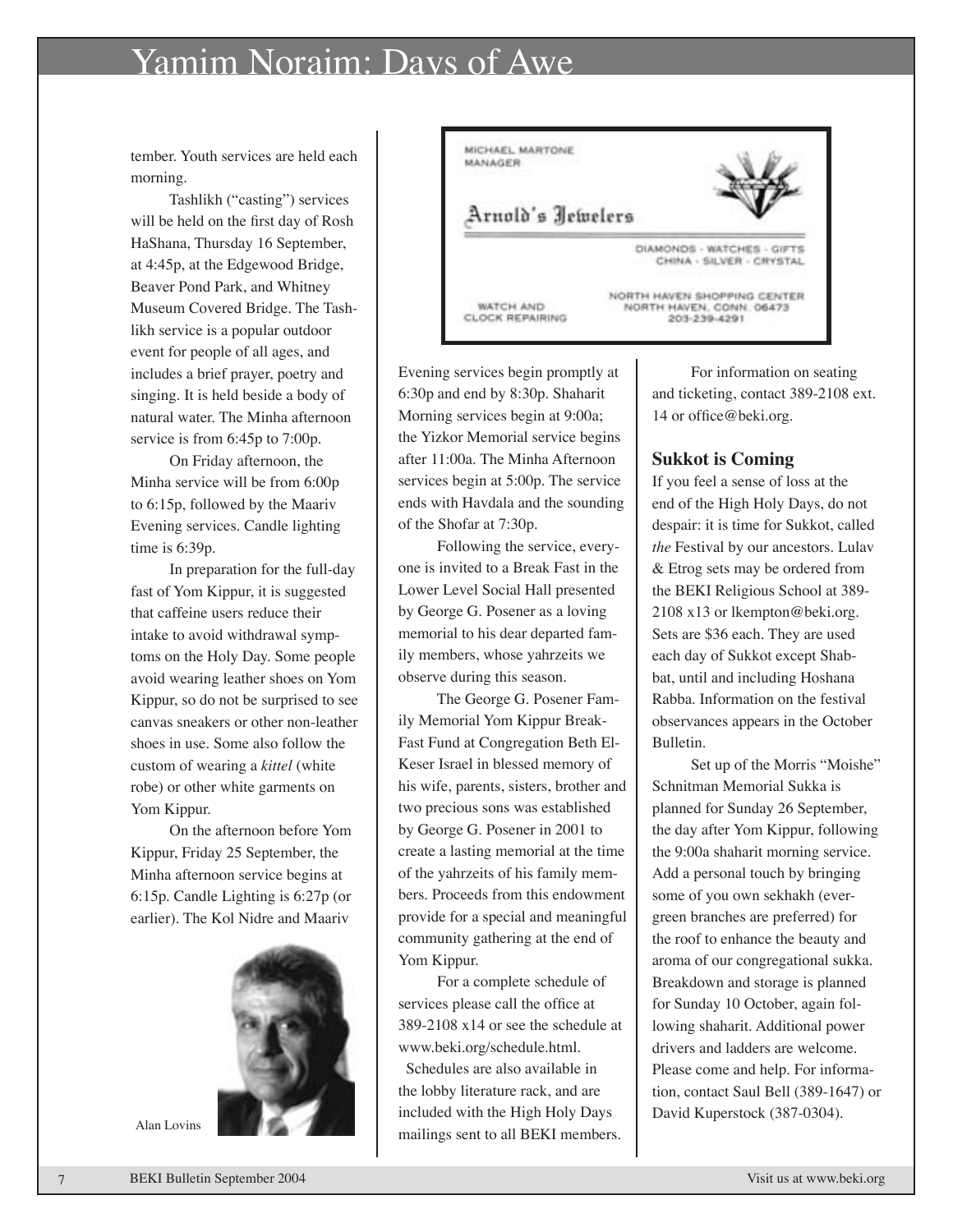# Religious School News

Religious School classes opening is Sunday 12 September 2004. Late registration is still open. The School is under the direction of Principal Dr. Lauren Kempton.

Again this fall educational services will be available for students with special education needs. If your child might benefit from special education services, please call Principal Lauren Kempton (389- 2108 x13 (lkempton@beki.org) at your earliest opportunity.

We welcome Paula Samuel as the teacher of Kindergarten and Grade One, Sabrina Spector as the teacher of Grade Two, Miriam Khurgin as the teacher of Grade Three, Iris Back as the teacher of Grade Four, Rabbi Boaz Tomsky returning to Grade Five, Ina Silverman returning as Project Etgar teacher for Grade Six, and Melissa Mander as Project Etgar teacher for Grade Seven.

 Our love and prayers go with Rita Sela as she accompanies her twin grandchildren to Jerusalem and Guy Lord as he pursues his doctorate at the University of Connecticut. Our prayers continue for Carol Takacs.

We have some new and exciting programs planned for this school year. In October we will host a workshop for area Jewish Educators led by BabagaNewz, the innovative Jewish magazine for religious schools. We will bring our Seventh graders to a program sponsored by the Anti-Defamation League entitled Facing Anti-Semitism. We will also travel to the Tenement Museum on the Lower East Side in New York City to broaden our understanding of Jews in America, 350.

Thanks to Gladys Lipkin for establishing The Gladys Lipkin Fund for the BEKI Hebrew School, to George G. Posener for establishing The George G. & Leah Posener Fund for Youth Education at BEKI, and the Borick Family for establishing the Borick Family Endowment for Special Education at BEKI.

These endowments provide an annual contribution to support BEKI's religious school. We also thank Dr. Ralph Friedman and all those who contribute to the Louis Friedman Scholarship Fund.

We urge all children's participation in either the Children's Shabbat Havura (for preschoolers),

K-2 Kehila (for kids in K-2) or Junior Congregation every Shabbat morning year-round at 10:45a until about noon. Older youth, in grades 6-8, may participate in Cosmic Conversations. There is no additional charge for these programs that reinforce and supplement the School's curriculum. These programs are also ideal for children attending Ezra Academy and other Jewish Day Schools. We urge all families to participate in BEKI's Family Education Programs.

For more information, please call BEKI Religious School Principal Dr. Lauren Kempton at 389- 2108 x13 (lkempton@beki.org).

#### **Bar Mitzva in September**

Nathan Avni-Singer will lead and participate in services as a bar mitzva on Monday 06 September during the 9:15a shaharit morning service. Nati is a son of Joseph & Ravit Avni-Singer.



#### **CANTOR SHOSHANA LASH**

**Bar and Bat Mitzvah Preparation** Hebrew Instruction at All Levels

Phone: 203-732-0275 Email: CantorSL@yahoo.com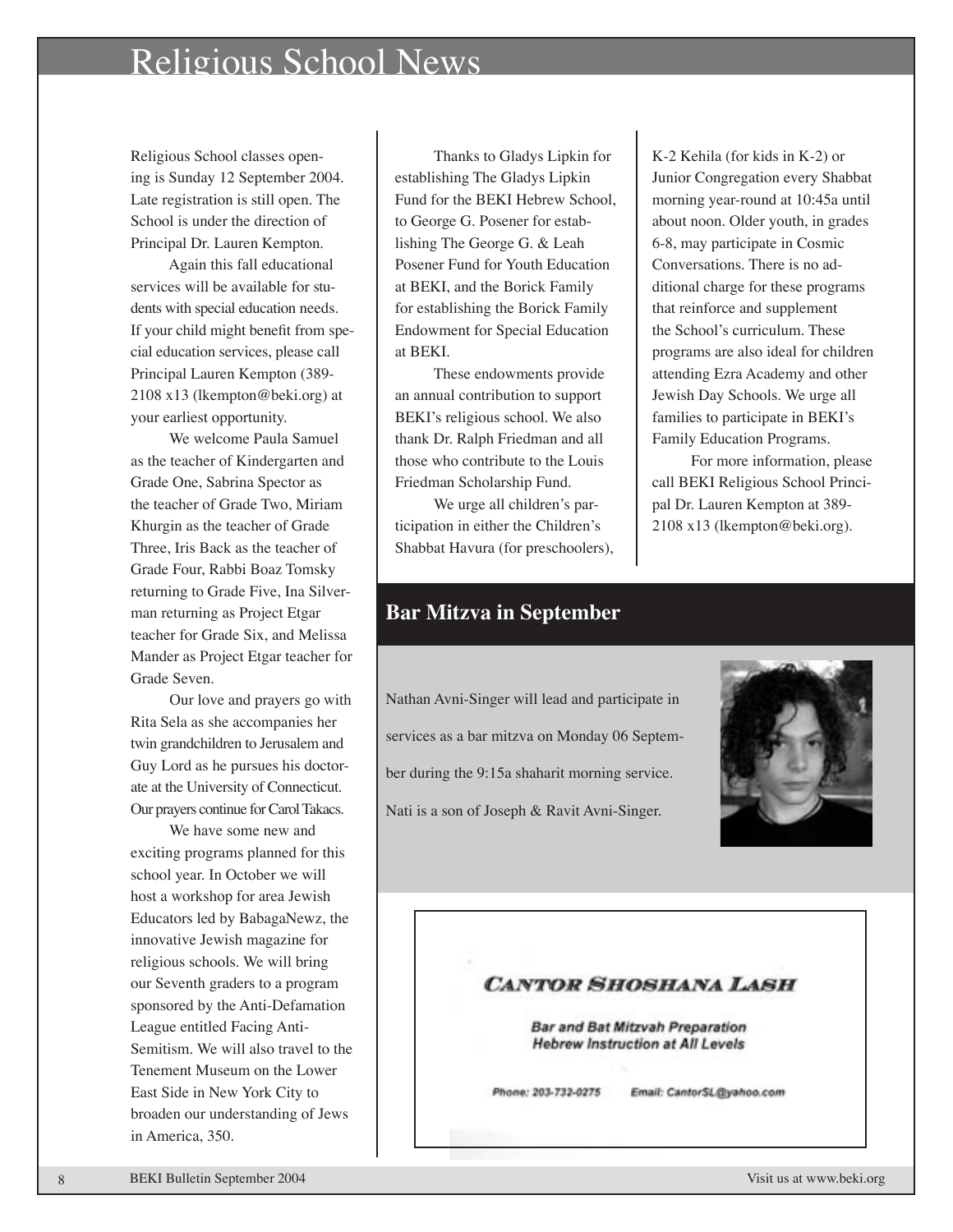#### **USY**

When I first started USY, I was worried that I didn't know anyone and that I would not enjoy myself. Despite my hesitations, I went to the first event and had a blast. I real ized that USY was not a scary thing. Instead, it was a great place to meet other Jewish teens my age who live in my community. Also, USY is not only on a local basis but also on a regional basis, providing teens many opportunities to spend time with teenagers in the Connecticut and Western Massachusetts area. While USY provides a very social environ ment, it also provides connections with Judaism and Israel. In our local BEKI-BJ chapter, past events have included a limousine scavenger hunt, cosmic bowling, and laser tag. Social action projects, such as the Thanks giving Pies and Deli Box sandwich sales, are also a great way to help the community by raising money. This past year, the BEKI-BJ chapter had over 40 members and hopes expand even more in terms of numbers and activities. All 9th-12th graders are encouraged to become members and participate in USY events. The BEKI-BJ board is looking forward to another great year, and all 9th-12th graders are encouraged to participate in USY events and become members of our chapter.

-Sharon Sutin

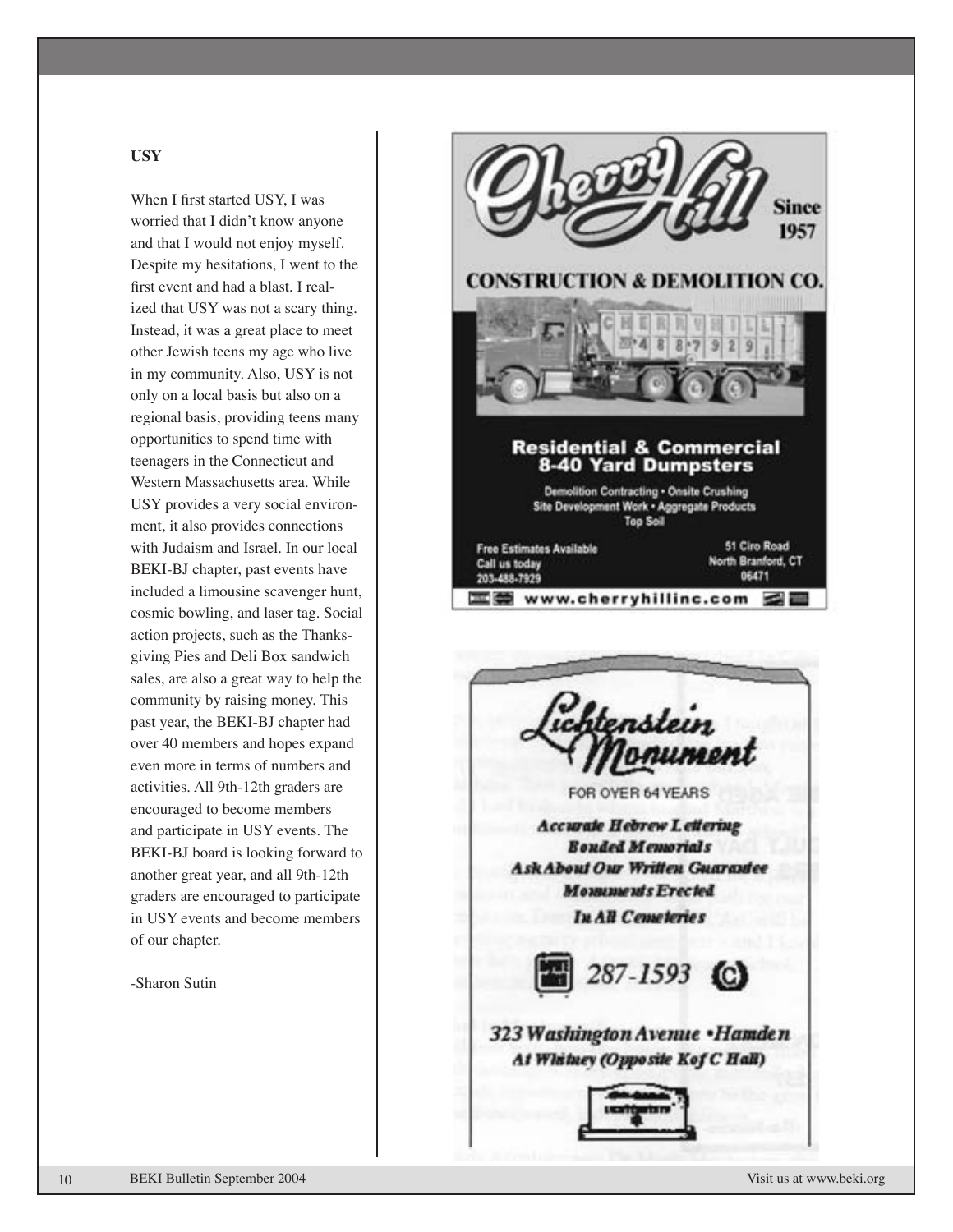



## **Kulanu – Program**

Kulanu, BEKI's outreach program for adults with developmental disabilities, will begin its sixth year this autumn. Kulanu participants have had a very busy summer. We had many programs preparing for the High Holidays. Parents of new community members at Chapel Haven now visit BEKI when they bring their family members to join Chapel Haven. Attendance on Shabbat morning has increased. We are exploring Service Learning projects for the autumn such as grounds clean-up. For information on Kulanu, please contact BEKI's Education Director Dr. Lauren Kempton at 389-2108 x13 Lkempton@beki.org. Kulanu is funded by the David & Lillian Levine Endowment for People with Special Needs at BEKI and by the Congregation. *LK*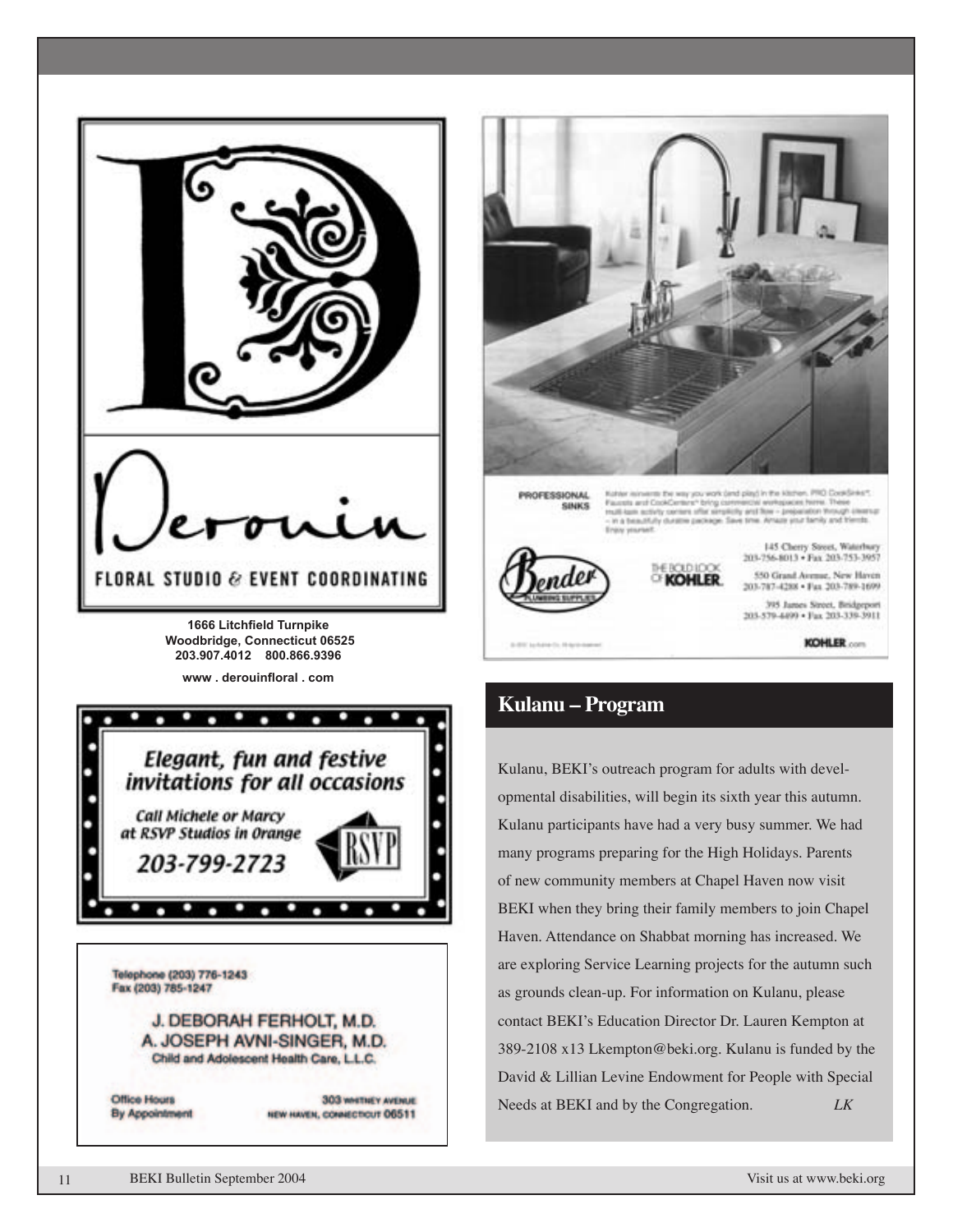# Torah for the Hungry Mind - Adult Studies

#### *Shabbatot*

#### Darshanim – Commentators – in September

Yitzhak Frankenthal will serve as darshan on the morning of Shabbat parashat Ki Tavo, 04 September 2004. Yitzhak Frankenthal is the chairperson of Families Forum, an organization for families who have lost a member to terror and is the past executive director of Oz veShalom in Israel.

Rabbi Moshe Murray Levine will serve as darshan on the morning of Shabbat Shuva – the Sabbath of Return – parashat Haazinu, 18 September 2004

#### Shabbat Shalom Learners' Minyan

The "Shabbat Shalom Learners' Minyan," which meets every other Saturday morning at 10: 45a in BEKI's Rosenkrantz Family Library, is an ideal setting for veteran and novice shul-goers alike to become more comfortable and proficient in the Shaharit (morning) and Torah services in a supportive setting. Expertly led by Steven Fraade, Rabbi Alan Lovins and others, the Shabbat Shalom Learners' Minyan is a nurturing exploration of practice and theory presented in a participatory, non-threatening and multi-generational setting. Many members who take advantage of this unique offering feel a deeper sense of awe born of increased understanding and appreciation for the services. Everyone is welcome to participate regardless of religious status or background.

### *Mondays* Rashi Study Group

Each Monday morning from 7:45a to 8:30a adults meet in the Rosenkrantz Family Library to read Rashi's commentary on the Torah. It is possible to join the study group for a single meeting or to begin at any time. Knowledge of Hebrew is not necessary. Rashi purported to explain the peshat of the text, i.e., the meaning in its historical, literary and linguistic context. Visitors and new participants are welcome. The Rashi Study Group meets immediately following the 7:00a shaharit morning service.

### *Back by Popular Demand:* Hebrew Language Level 1 for Beginners

An introduction to prayerbook Hebrew for beginners will be presented on ten consecutive Monday nights in the Chapel-Library from 6:00p to 7:15p beginning 13 September. The class is appropriate for students who wish to learn the



fundamentals of Biblical, rabbinic, prayerbook or modern Hebrew. Text: Prayerbook Hebrew the Easy Way is provided to registrants. Registration fee: \$40 per person (includes text).

#### *Wednesdays* Berakhot Talmud Study Group

A Berakhot Talmud Study Group meets weekly on Wednesday mornings from 7:30a to 8:00a during the academic year. The Study Group focuses on the original text and the issues that arise from the Mishna and Gemara, with attention to the technical aspects of the text. Knowledge of basic Hebrew or Aramaic is very helpful but not required. The Group is open to all. Due to the Holy Day schedule, this group will not meet next until Wednesday 13 October.

### Rabbis' Study Group

*Wednesdays with Murray* is a weekly study group exclusively

**CONTACT THE FOUNDATION TO DISCUSS HOW YOU CAN BENEFIT BETH EL - KESER ISRAEL AND THE JEWISH COMMUNITY OF GREATER NEW HAVEN THROUGH** THE JEWISH **FOUNDATION OF GREATER NEW** HAVEN.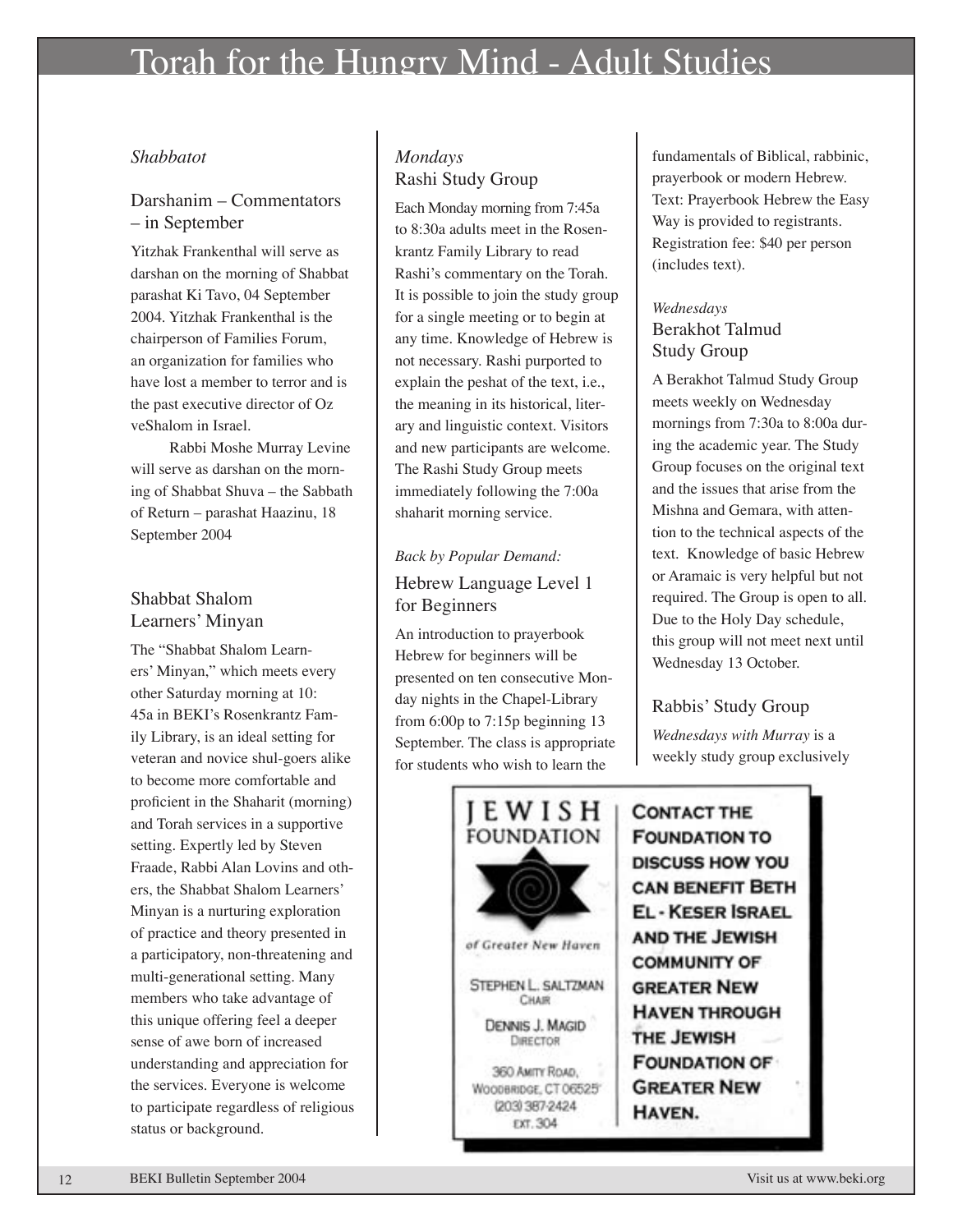# Torah for the Hungry Mind - Adult Studies



for rabbis, facilitated by Rabbi Murray Levine. The Wednesday study group affords local rabbis an opportunity to pursue their own *talmud torah* (Torah study) in a "safe" setting and with opportunities to learn from each other's experience and insight. For more information, call Rabbi Murray Levine at (203) 397-2513.

#### *Thursdays* Sanhedrin Talmud Study Group

The "Sanhedrin Talmud Study Group" meets weekly on Thursdays during the lunch hour (12: 30p to 1:30p) at a downtown New Haven professional office for Talmud study. The Group has met weekly since 1999. For some participants, this is their first direct experience with Talmud text. The Group focuses on the issues raised in the Talmud, with less attention to the technical aspects of the text. Knowledge of Hebrew or Aramaic is helpful but not required. For location or information, contact Isaiah Cooper at 233.4547 or icooper@snet.net.

#### AA Meeting

The Here We Are Group of AA meets at BEKI every Thursday night at 8:00p. The weekly Meeting has been held at BEKI since May 1997. Open to any person who can benefit from a recovery program, the meeting is held according to standard AA procedure. It is currently engaged in a 12 & 12 Study – Discussion. This is not a specifically Jewish recovery group, although a large proportion of participants are Jewish. For information on the weekly meeting call Jay at (203) 387-6019 or email Jay at sokolow@snet.net.

#### *Every Day*

Divrei Torah on the Web A collection of Divrei Torah (Torah commentaries) and essays by members and Rabbi Tilsen is posted on BEKI's website under "Adult Studies" and "Meet Rabbi Tilsen."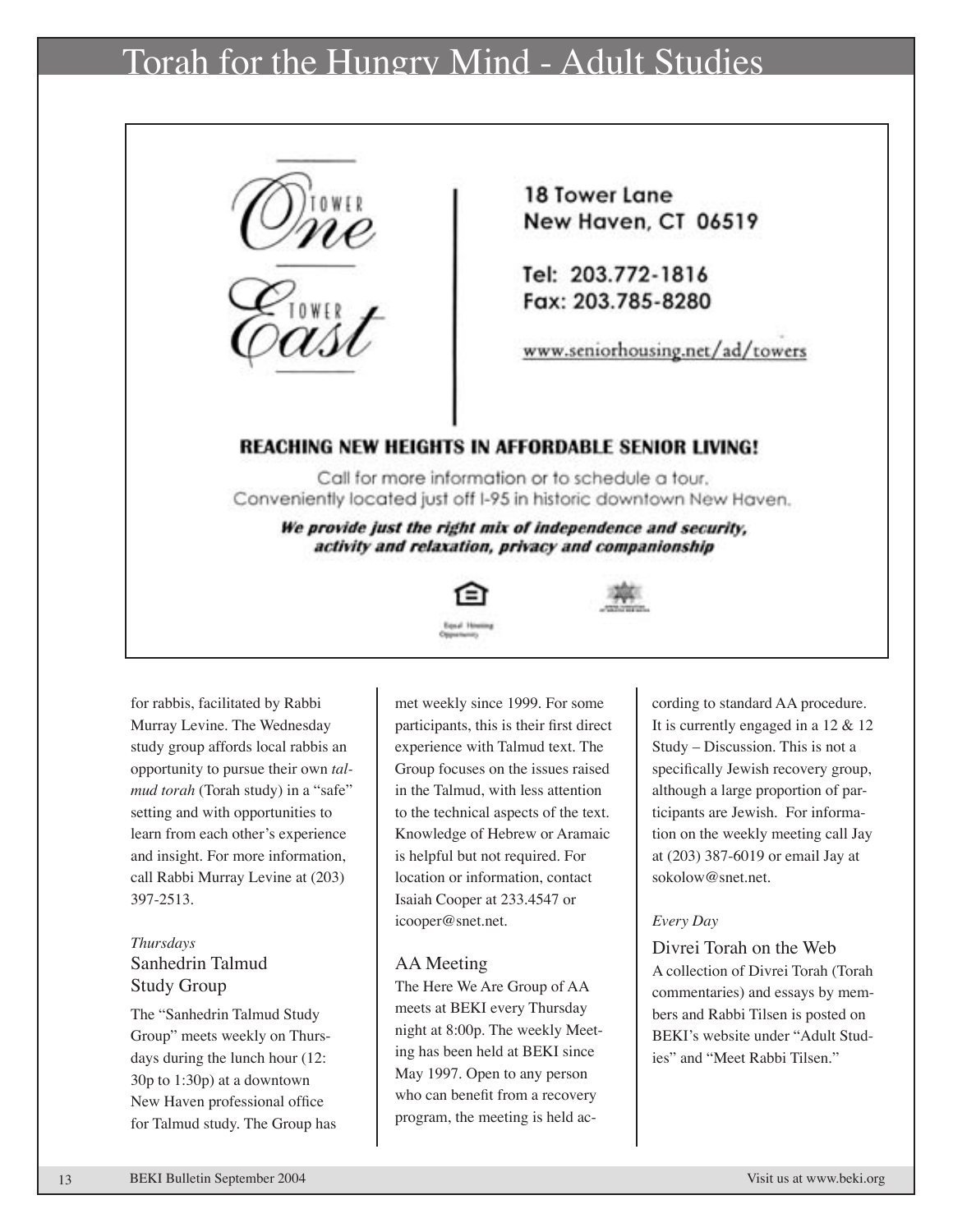# From Education Director Dr. Lauren Kempton

In July, Melissa Mander, new Project Etgar teacher for Grade Seven, and I studied at the Jewish Theological Seminary for three days to learn the new curriculum. Our days and evenings were full with text study, curriculum presentations and process activities we can use in our BEKI classrooms

.As an education director, I arrived a day early to study with the 19 other education directors from across the country continuing in this United Synagogue pilot program. I was pleased to learn that for 2005-2006 the pilot will be for grade Eight and then back to Kindergarten, a new grade each year. That first day we explored "Year Two, Enriching and Deepening the Learning, Education Director As Mentor and Coach, and Looking Ahead."

On the second day, we were joined by our teachers as we studied the concepts and content of Project Etgar. We investigated how to evaluate student work and viewed Creation, Revelation and Redemption as key concepts in both Judaism and Project Etgar.

We concluded the day by attending Golda's Balcony with a post theatre discussion facilitated by Dr. Alex Sinclair from JTS.

The third day, we focused on the study of Israel and had the honor of learning with Dr. Steven Brown, Dean of the Davidson Graduate School of Jewish Education and Director of the Melton Research Center.

Two particular aspects of the training have stayed in my thoughts, and I cannot wait to implement them at BEKI Religious School. The first is a much deeper observation of student work based on reflective practice. Cindy Dolgin and Marcey Wagner, the authors and initiators of Project Etgar, reminded us that, "Student work is sacred text." We spent an hour and a half looking at one example of student work. We passed it around the table repeatedly, each time with new observations. Notice, describe and value.

And yes the act of noticing is a very Jewish idea! As it states in Pirqe Avot, "Turn it and turn it over again; You will find everything in it; Do not depart from it. There is no better portion in life than this."

The second aspect of the training that impressed me was the emphasis on continuing education of the teachers. Eighty educators in a room studying Israel was a sight to behold ... and hear! The basic premise is that we must provide our Religious School children with ageappropriate experiences about Israel. First we teach Biblical Israel, then the Dream and the Vision, A State is Born, and then Modern Israel. The Etgar curriculum uses diaries, memoirs, news reports, videos and eyewitness accounts to accomplish this teaching.

So, come and visit; meet our new teachers... preview the curriculum ... and be with us as we turn it over and over again.

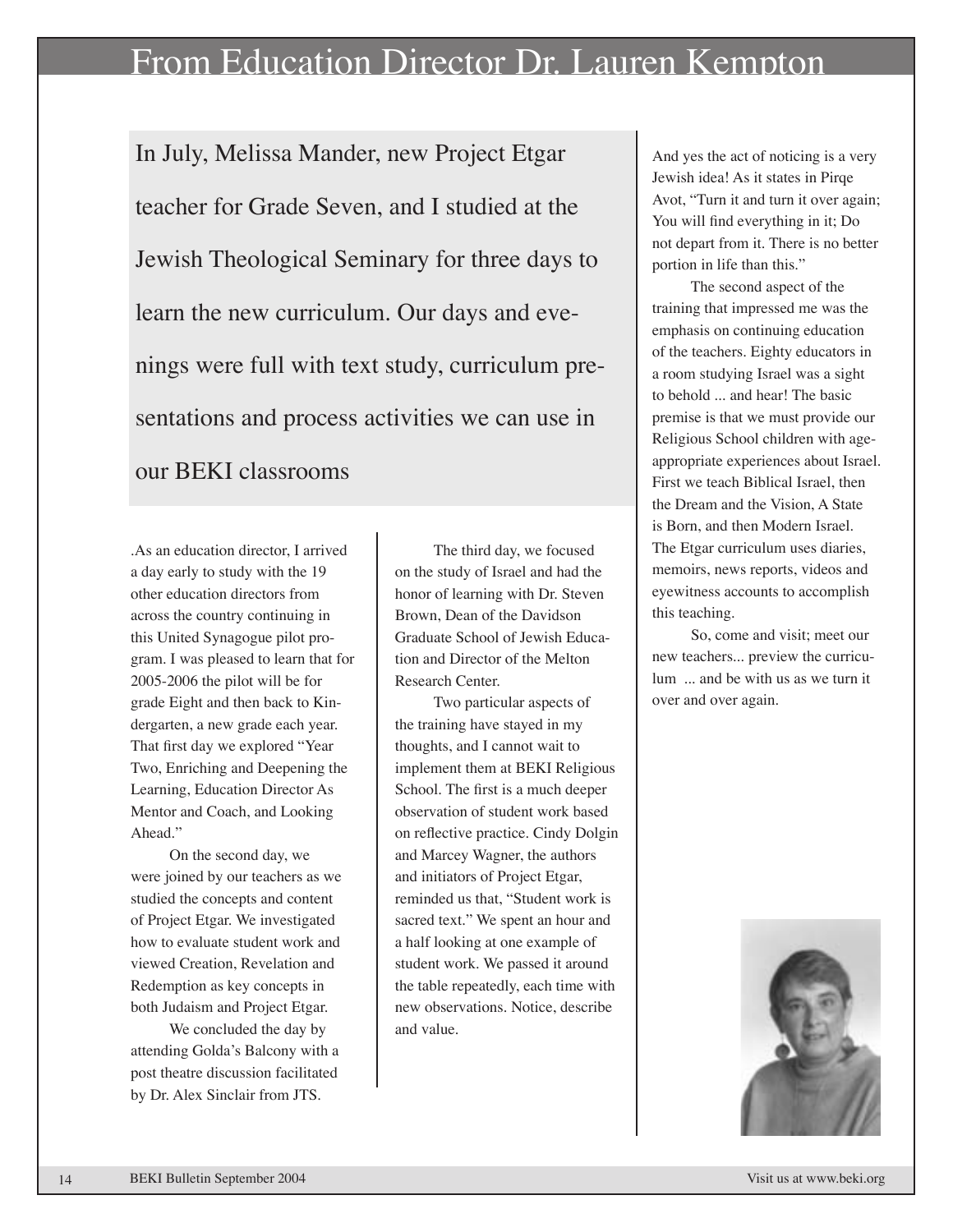### **Saul's Circle at Fellowship**

Saul's Circle, BEKI's qeruv (out reach) program for adult mental health services consumers, presents programs at Fellowship House in New Haven and at BEKI. This outreach program seeks to welcome its participants into the BEKI and the broader Jewish community, and to help bring the healing and saving power of To rah and Jewish tradition to those in need. The program also aims to help the general BEKI member ship learn to understand, welcome and appreciate Saul's Circle participants. The Saul's Circle group at Fellowship Place is still deeply involved in the reporting process that accompanies the honor of being chosen as a Center of Excellence by the Department of Mental Health and Addic tion Services. On 12 September, Saul's Circle will celebrate the High Holidays with a teach ing session led by Dr. Lauren Kempton. A special dinner and program is planned to celebrate Sukkot at BEKI with Kulanu, Saul's Circle and Jewish Family Services. For more information contact Lauren at 389-2018 x13 LKempton@beki.org.



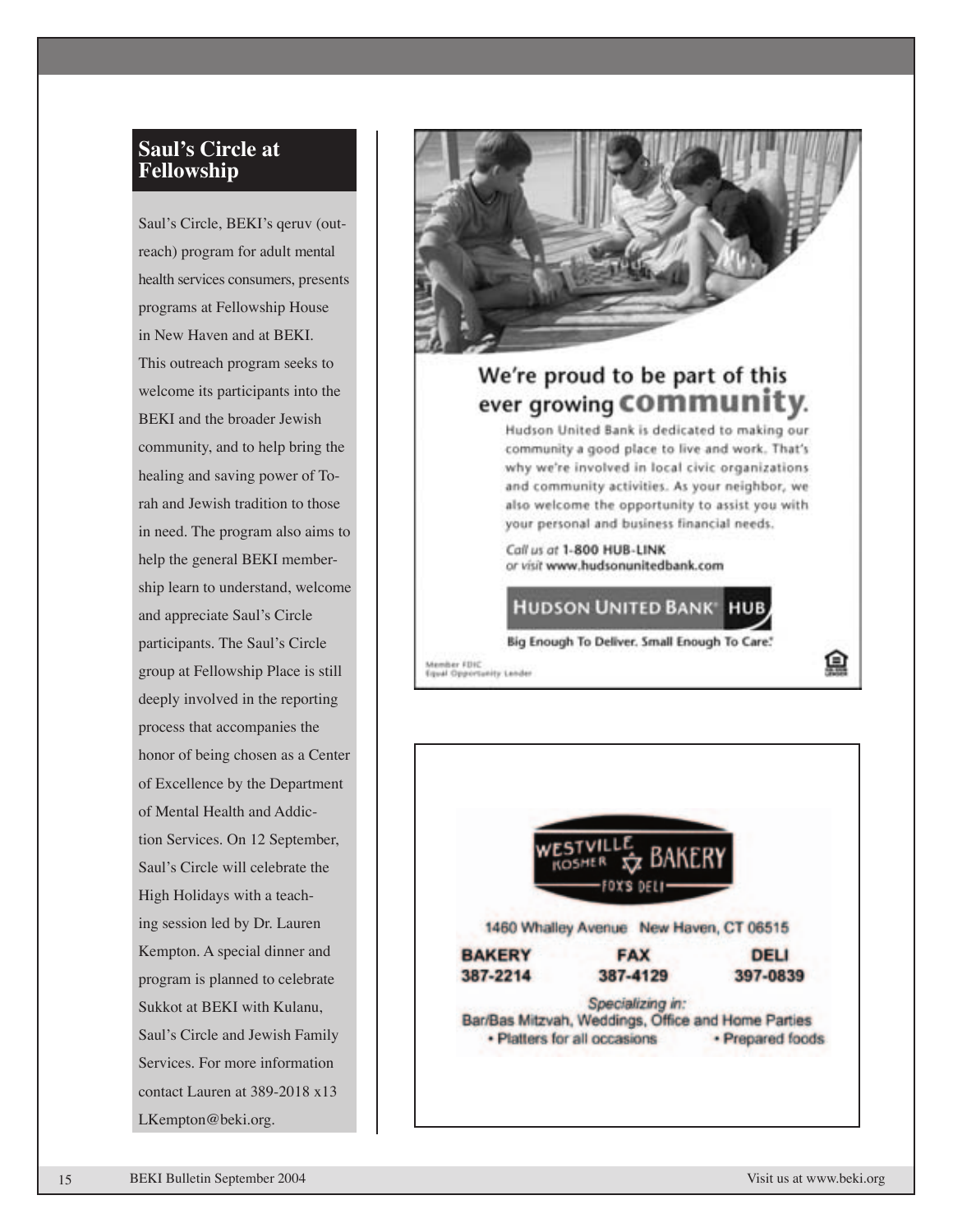# LifeCycle

# **Mazal Tov to**

Morris Bell on his promotion to Professor in the Department of Psychiatry, Yale University School of Medicine

Paula Hyman on her election to President of the American Academy of Jewish Research. The Academy represents the oldest organization of Judaic scholars in North America. Fellows are nominated and elected by their peers and thus constitute the most distinguished and most senior scholars teaching Judaic studies at American universities

> info@computerdocs.biz http://www.computerdocs.biz Hamden, CT 06514-4465

Alan Lovins & Trish Loving on grandson Yossi becoming a bar mitzva

Milton & Beatrice Smirnoff on celebrating a milestone anniversary

Judith Bartosiewicz on completing *gerut* (conversion) under the auspices of the New Haven Area Rabbinical Assembly

William M. Auriemme on completing gerut (conversion) under the auspices of the New Haven Area Rabbinical Assembly



#### **Computer-Docs LLC** 203-848-6950

*Health Care Services for PCs and Networks*

Tune-ups•Repairs•Installations•Networks •Security



Greenberg Rhein & Margolis Inc. beyond insurance

1764 Litchfield Tpke., Woodbridge CT 06325 (203) 389-4511 / (800) 624-2418 / (203) 397-2266 fax Easil: lafo@grminsurance.com

### **HaMaqom Yenahem**

*With sorrow we note the passing of*

Virginia Posener, Sister-in-law of George G. Posener

Mary Mortenson, Mother of Karel Koenig

### **Welcome New Members**

Adam Gordon Judith Bartosiewicz William M. Auriemme Michael & Caryl Kligfeld

# **LeHitraot**

We offer our wishes of success and blessing to BEKI families who have relocated this summer

Matthew & April Lieberman & Family who have moved to New Orleans

Dan & Sonia Levy & Family who have moved to Chicago

Julie Stein & Robert Makowsky & Family who have moved to New Jersey

Evelyn Levine who is moving to Rhode Island

19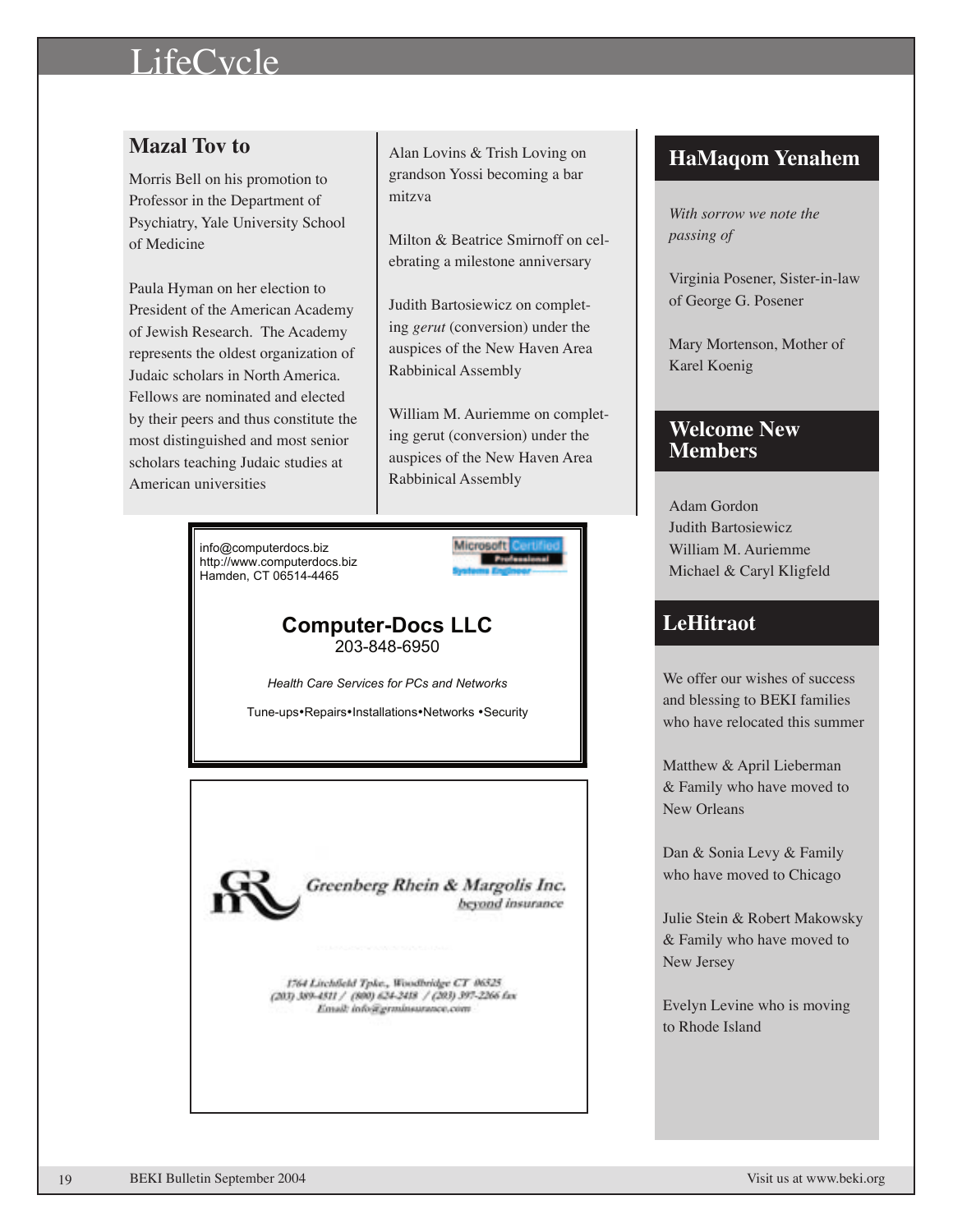# Calendar & Daily Services

| <b>Sunday</b>                                                                                                                                                              | <b>Monday</b>                                                                                                           | <b>Tuesday</b>                           | Wednesday                                                                                                            | <b>Thursday</b>                                                                                                                                                          | <b>Friday</b>                                                                                                                                | <b>Saturday</b>                                                                                                                                                                              |
|----------------------------------------------------------------------------------------------------------------------------------------------------------------------------|-------------------------------------------------------------------------------------------------------------------------|------------------------------------------|----------------------------------------------------------------------------------------------------------------------|--------------------------------------------------------------------------------------------------------------------------------------------------------------------------|----------------------------------------------------------------------------------------------------------------------------------------------|----------------------------------------------------------------------------------------------------------------------------------------------------------------------------------------------|
| 9a Shaharit<br>5:45p Minha-Maariv                                                                                                                                          | <b>7a Shaharit</b><br>5:45p Minha-Maariv                                                                                | <b>7a Shaharit</b><br>5:45p Minha-Maariv | <b>7a Shaharit</b><br>5:45p Minha-Maariv                                                                             | 8:15a Shaharit<br>5:45p Minha-Maariv                                                                                                                                     | <b>7a Shaharit</b><br>6:00p Minha-Maariv                                                                                                     | 9:15a Shaharit<br>5:45p Minha                                                                                                                                                                |
|                                                                                                                                                                            |                                                                                                                         |                                          | $\overline{1}$<br>15 Elul                                                                                            | 2 16 Elul<br>12:30p<br><b>Talmud Study Group</b><br>(off-site)<br>8p A.A.                                                                                                | 3 17 Elul<br>7:03p<br>Candle Lighting                                                                                                        | 4 18 Elul<br>Darshan:<br><b>Yitzhak Frankenthal</b><br>10:45a<br>Children's Prgrms<br>10:45a<br>Learner's Minyan                                                                             |
| l 5 l<br>19 Elul                                                                                                                                                           | 6 20 Elul<br>9a<br><b>Nathan Avni-Singer</b><br><b>Bar Mitzva</b>                                                       | 7 21 Elul                                | 8  <br>22 Elul                                                                                                       | $9$ 23 Elul<br>12:30p<br><b>Talmud Study Group</b><br>(off-site)<br>8p A.A.                                                                                              | <b>10 24 Elul</b><br>6:52p<br>Candle Lighting<br>8p<br>Late Service                                                                          | <b>11</b> 25 Elul<br><b>SELIHOT</b><br>10:45a<br>Children's programs<br>Qiddush: BEKI Rel.<br>School in honor of<br>Dr. Lauren Kempton<br>9:00p Selihot<br>Penitential at Cong.<br>Or Shalom |
| 12 26 Elul<br>9a<br><b>Religious School</b><br>Begins<br>10a<br>Qever Avot at Beth El<br><b>Memorial Park</b><br>11a<br>Qever Avot at Keser<br><b>Israel Memorial Park</b> | <b>13</b> 27 Elul<br>7:45a<br>Rashi Study Group<br>6p<br>Hebrew 101 Class<br>7:30p<br><b>Executive Board</b><br>Meeting | 14 28 Elul                               | 15 29 Elul<br><b>EREV ROSH</b><br><b>HASHANA</b><br>6:43a<br>Candle Lighting<br>6:45a<br>Minha<br>7p<br>Maariv       | 16 1 Tishrei<br><b>ROSH HASHANA I</b><br>Please see the High<br>Holy Days Articles for<br>service times.<br>Candle Lighting after<br>7:45p                               | 17 2 Tishrei<br><b>ROSH HASHANA II</b><br>Please see the High<br><b>Holy Days Articles</b><br>for service times.<br>6:39p<br>Candle Lighting | 3 Tishrei<br>18<br><b>Darshan</b><br>Rabbi Murray Levine<br>10:45a<br>Children's programs<br>10:45a<br>Learner's Minyan                                                                      |
| 4 Tishrei<br>l19 I<br><b>FAST OF GEDALIA</b><br>9a<br><b>Religious School</b>                                                                                              | 20 5 Tishrei<br>7:45a<br>Rashi Study Group<br>6p<br>Hebrew 101 Class<br>7:30p<br>General Board<br>Meeting               | 21 6 Tishrei                             | 22 7 Tishrei<br>4p<br><b>Religious School</b><br>4p<br>Benei Mitzva Prgrm                                            | 23 8 Tishrei<br>12:30p<br><b>Talmud Study Group</b><br>(off-site)<br>8p A.A.                                                                                             | 24 9 Tishrei<br><b>EREV YOM KIPPUR</b><br>6:15p<br>Minha<br>6:27p<br>Candle Lighting<br>6:30p<br>Koi Nidre & Maariv                          | 25 <br>10 Tishrei<br><b>YOM KIPPUR</b><br>(YIZKOR)<br>Please see the High<br>Holy Days Articles for<br>service times.                                                                        |
| 11 Tishrei<br>26<br>9а<br>Religious School                                                                                                                                 | 27 12 Tishrei<br>7:45a<br>Rashi Study Group<br>6p<br>Hebrew 101 Class                                                   | 28 13 Tishrei                            | 29<br>14 Tishrei<br><b>EREV SUKKOT</b><br>5:45p<br>Minha<br>6p<br><b>Festival Maariv</b><br>6:18p<br>Candle Lighting | 15 Tishrei<br>30<br><b>SUKKOTI</b><br>9:15a<br><b>Festival Shaharit</b><br>5:45p<br><b>Festival Minha</b><br><b>6p Festival Maariv</b><br>Candle Lighting after<br>7:15p |                                                                                                                                              |                                                                                                                                                                                              |
|                                                                                                                                                                            |                                                                                                                         |                                          |                                                                                                                      |                                                                                                                                                                          |                                                                                                                                              |                                                                                                                                                                                              |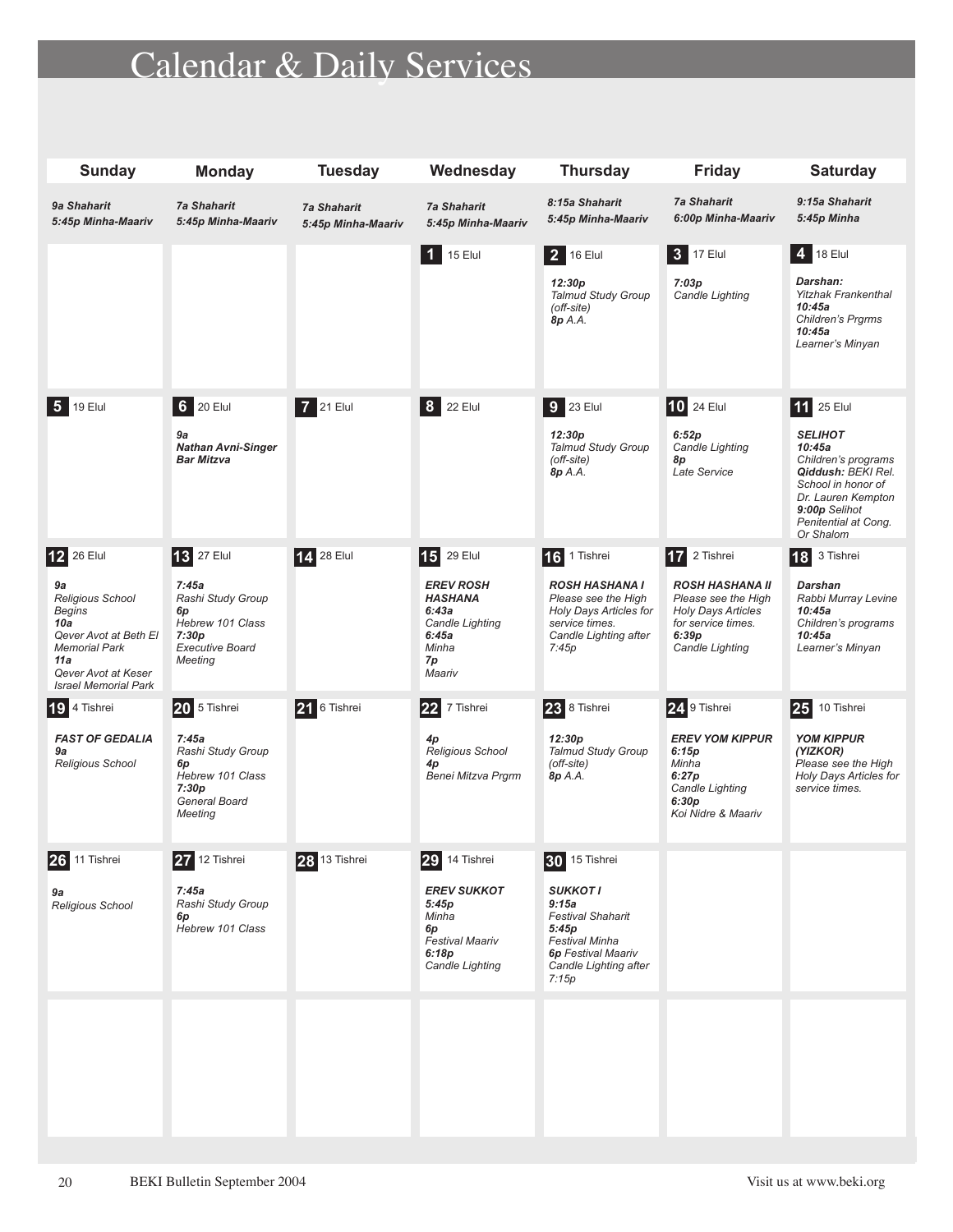

Caption?

#### **Courtyard Patio Completed**

The completion this summer of the courtyard patio was initiated by Matt Prober, son of Dan & Sharon Prober, as an Eagle Scout project. To achieve the rank of Eagle Scout, the highest rank for a Boy Scout, the scout must conduct a service project where he leads the scouts (and other kids) in a community service project. He also has to pass a number of skill Merit Badges, and also provide leadership within the troop.

The patio is part of a larger

courtyard development project, and will complement the updated Claire Goodwin Youth Room, which will open onto the courtyard. Other elements of the project will include fencing, window well grating, benches and new plantings. The project is planned to be completed in the scope of the Phase 2C renovations.

Dan Prober reports, "Over 5,000 bricks, weighing 10 tons, were used. In addition to Matt, Yakov Stern, Kaili, Shira, Rigel, and Nathan Janette, Tani Cohen-Fraade, Avital Silverman, Dustin Epstein

and a dozen other youths helped in the project. John Weiser and Hugh Fryer were instrumental in planning and preparation. The landscapers, Spring Glen, were enthusiastic and helpful." Dan and Sharon Prober also helped in planning and laying bricks.

"Besides building synagogue patios, the Scouts also hike, camp and perform public services," noted Dan. "It is a great activity for boys 11 and older, and new participants are welcome."

# **Give HUB a Hug** *A Note from Paul Goodwin*

Hudson United Bank (HUB) in Woodbridge are the people who helped to finalize the financing of our synagogue renovations. I introduced BEKI vice-president Isaiah Cooper to HUB as well as other local banks. But it was HUB that picked up the ball and ran with it. I am grateful. They now advertise in our Bulletin.

would encourage you to do so. HUB is relatively new to our area and while other local banks did not "come through," HUB did. So, if you can patronize HUB, I Paul

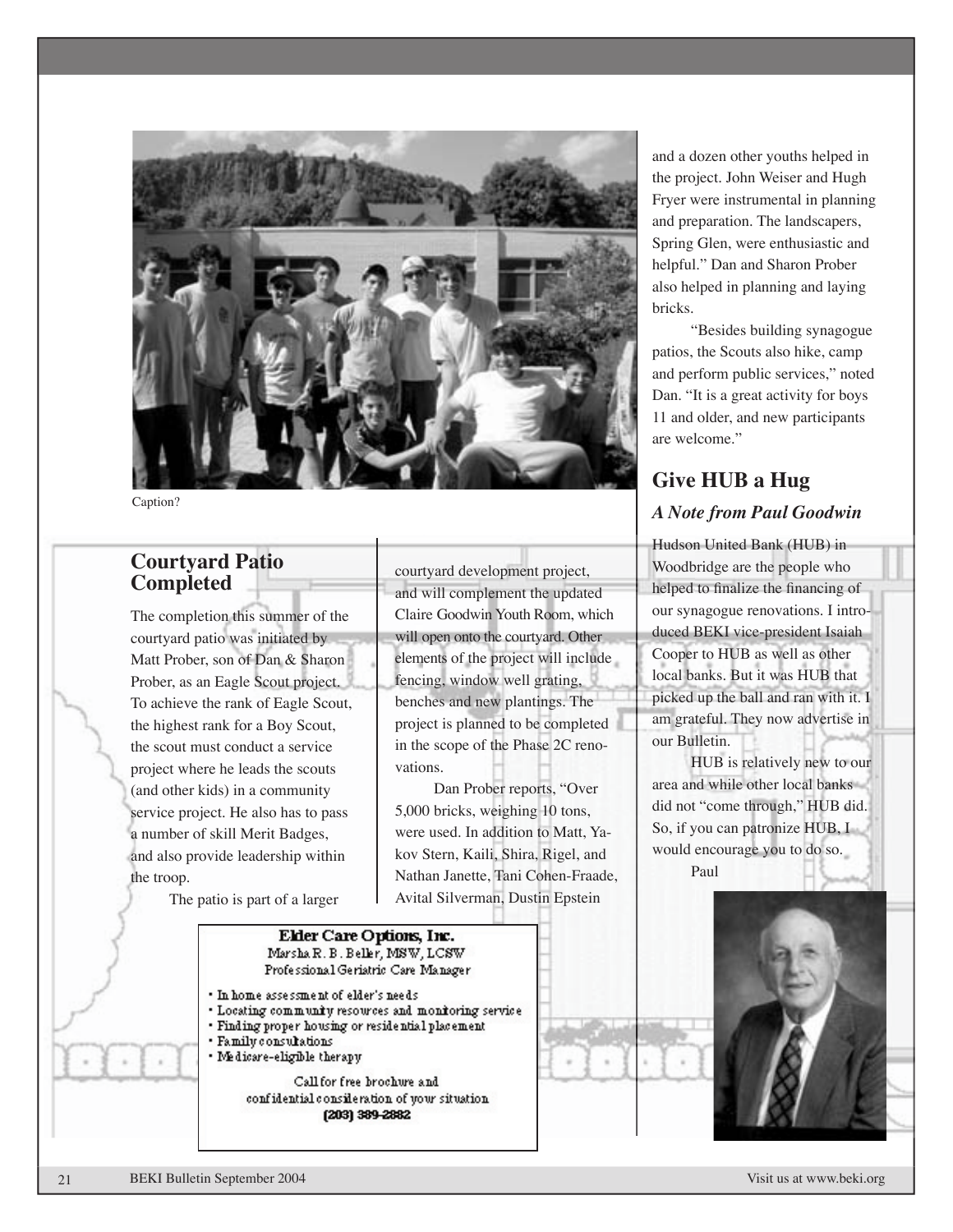### **Garinim Montessori Preschool**

Plans are progressing for the opening of Garinim Montessori Preschool for children ages 2 to 6 at BEKI. The school combines the methods of Montessori with the traditions and culture of Masorti-Conservative Judaism. For information, contact Lana Gad at 389.7445 or lana@garinim.org.

### **Buying Stuff on the Web?**

Those buying items over the Internet can find registered referral links on BEKI's website to Amazon.com and to Buy.com. If you are ordering items through Amazon.com or Buy.com, and you access their sites through our website, a 5% referral fee will go to BEKI. There is no cost to you. The link is at BEKI's Website www.beki.org/links.html at the bottom of the page ą you will see the Amazon.com and Buy.com logos.

## **Food Certificates Fundraiser**

With the High Holidays and Sukkot approaching, you will probably be doing a large amount of food shopping. Your food purchases can produce significant income for BEKI if you use food certificates that are available for Stop & Shop, Shop-Rite, and Westville Kosher Meat Market.

Certificates can be ordered from Gloria Cohen, at 389-2070 or at morris.cohen@yale.edu. It

doesn't add anything to your food bills, but it can help BEKI pay its bills. GC

# **Need a letter for Employer or School?**

Shul members occasionally need letters to employers or principals explaining the nature of the Jewish holiday observance. Despite the high level of understanding in our community, there is still a need for education and information. It is important that our children be in shul for all of Yontif.

If you would like such a letter for Sukkot, call Rabbi Tilsen at 389-2108 ext. 10 or jjtilsen@beki.org.

# **Information in the Lobby**

Literature may be placed in the literature rack and on the Community Bulletin Board by permission only. To request permission for placement on the Community Bulletin Board, please contact Office Manager Peggy Hackett at 389- 2108 ext. 14 (office@beki.org). After office hours, you may leave one copy of your submission, with your phone number, under Peggy's door, or you may fax it to Peggy at (203) 389-5899 (24-hours).

The lobby display areas are reserved for BEKI programs and activities. We receive frequent requests to promote activities of the Jewish Community Center, Jewish Federation, Jewish Foundation, Jewish Home, Jewish Family Services, Ezra Academy, the Jewish Theological Seminary, and

the Schechter Institute for Jewish Studies, along with a host of other worthy and important communal agencies and institutions. It would not be possible to place them in our literature rack. Posters and flyers for these institutions are found on the Community Bulletin Board.

Sometimes flyers and posters that are inappropriate for display at BEKI have been found placed without permission. Flyers and posters placed without permission are immediately discarded. Your cooperation in maintaining a fair and respectful policy is appreciated.

# **Kadima Sukka Hop**

Join the BEKI-BJ KADIMA (6<sup>th</sup>-8<sup>th</sup>) grade) for Festival Services and Sukka Hop on Thursday 30 September 2004. Services begin 9:15a at BEKI, followed by qiddush in the sukka, followed by a sukka hop departing 12:45p from BEKI.

A light progressive meal and Sukkot activity will take place at each sukka; there will be an adult chaperone the entire path; RSVP to Miriam, 389-6137, by Monday 27 September. Children must stay together as a group for the whole route; if a child must depart early, a parent must pick them up and speak to that stop's host.

Hop Route will include the Benson-Tilsen Sukka, 281 West Elm Street; the Sokolow-Silverman Sukka, 25 Woodside Terrace; the Grazier-Zerbarini Sukka, 122 West Rock Avenue; the Bass Sukka, 493 Central Avenue; the Cohen –Fraade Sukka, 40 Burton Street; the Ches-